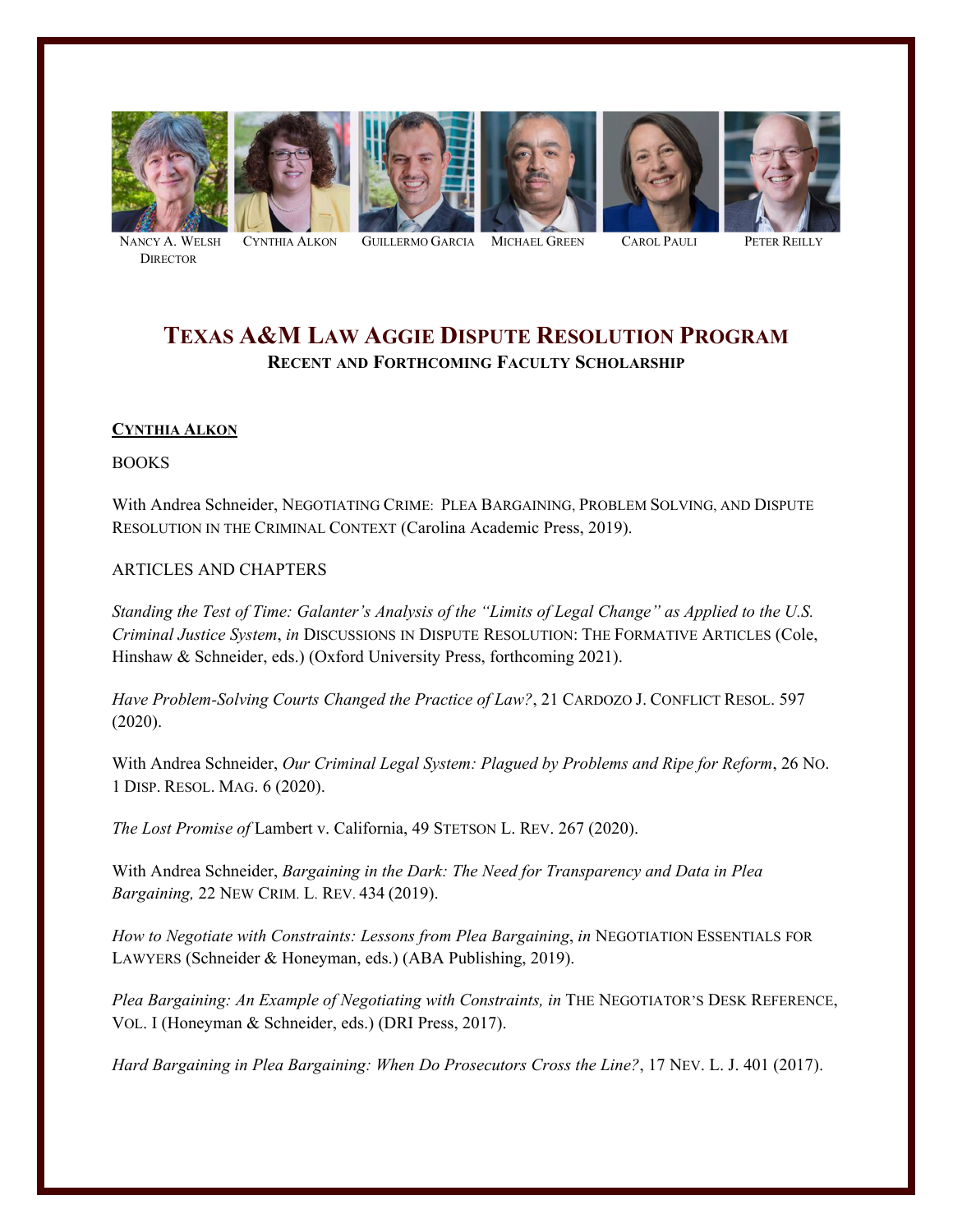#### **GUILLERMO GARCIA SANCHEZ**

#### BOOKS

INTERNATIONAL LAW ON THE EXPLOITATION OF TRANSBOUNDARY HYDROCARBON RESOURCES AND THE MEXICAN ENERGY REFORM (Tirant Lo Blanch, 2018) (in Spanish).

#### ARTICLES AND CHAPTERS

*When Pipelines Cross Indigenous Lands in the Americas,* SETON HALL L. REV. (forthcoming 2021).

*International Investment Law in Latin America: The Case of Mexico, in* INTERNATIONAL INVESTMENT LAW: AN ANALYSIS OF THE MAJOR DECISIONS (Fabri & Stoppioni, eds.) (Hart Publishing, forthcoming 2021).

*The Mexican Petroleum License of 2013: A Step to the Past to Bring Mexico into the Present and the Grounds for an Uncertain Future, in* THE NATURE OF PETROLEUM LICENSES (Hunter, Sunde & Nordtveit, eds.) (Edward Elgar, forthcoming 2020).

*The Footprint of the Chinese Petro-Dragon: The Future of Investment Law in Transboundary Resources,* 94 TUL. L. REV. 313 (2020).

*The Fine Print of the Energy Reform, in* MEXICO'S NEW ENERGY MODEL (Wood, ed.) (Mexico Institute, Woodrow Wilson International Center for Scholars, 2018).

*Mexico's Energy Reform and the 2012 U.S.-Mexico Transboundary Agreement. An Opportunity for Efficient, Effective and Safe Exploitation of the Gulf of Mexico*, 9 SEA GRANT L. & POL'Y J. (2018).

*The Blurring of the Public/Private Distinction or the Collapse of a Category? The Story of Investment Arbitration,* 18 NEV. L. J. 489 (2018).

*To Speak With One Voice The Political Effects Of Centralizing The International Legal Defense Of The State*, 34 ARIZ. J. INT'L & COMP. L. 557 (2017).

*A New International Legal Regime for a New Reality in the War Against Drugs*, 58 HARV. INT'L L. J. ONLINE 39 (2017).

## **MICHAEL GREEN**

BOOKS

With Richard Bales, Stephen Befort, & Lise Gelernter, ADR IN THE WORKPLACE, 4TH EDITION (West Academic Publishing, 2020).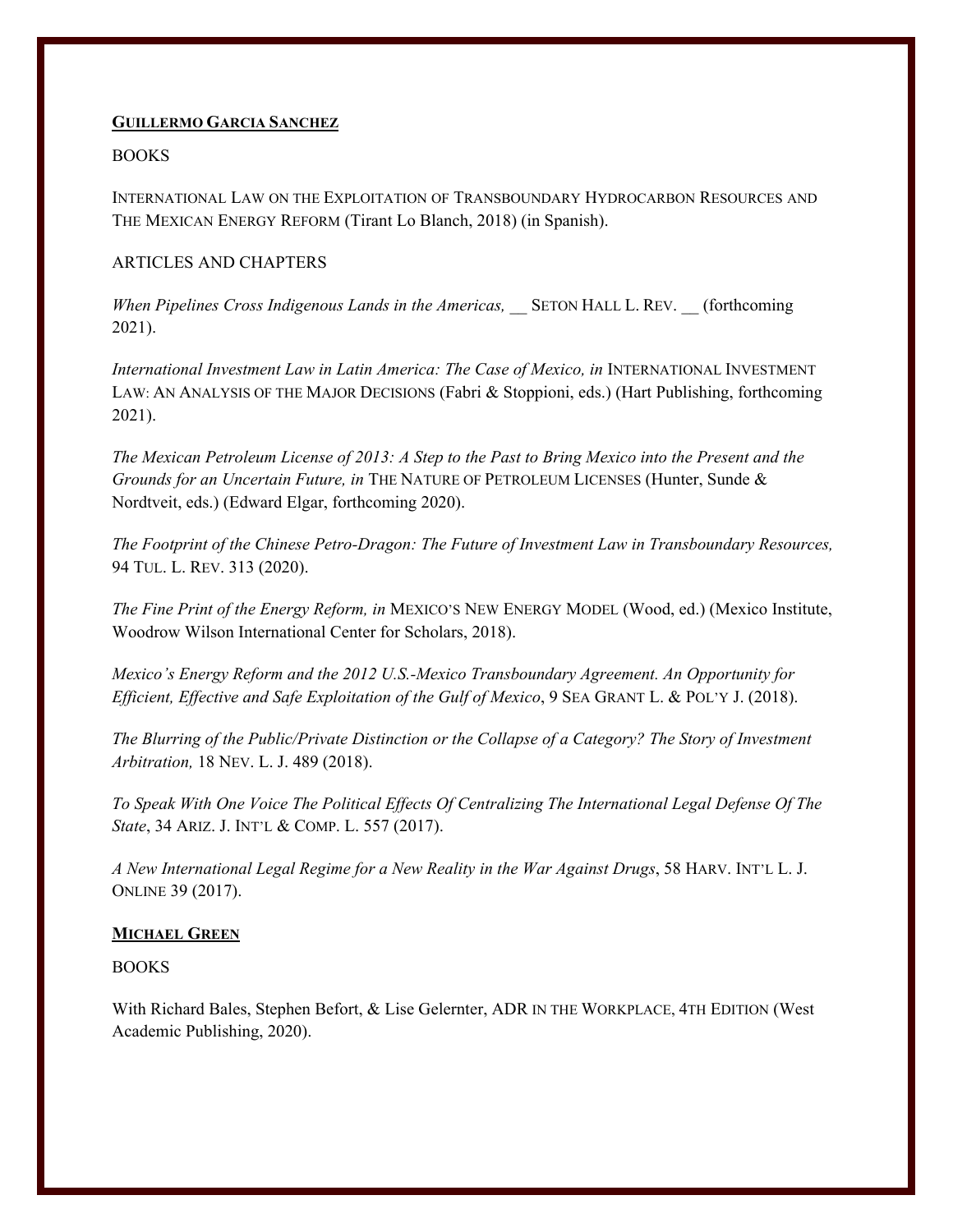#### ARTICLES AND CHAPTERS

*Reconsidering Prejudice in Alternative Dispute Resolution for Black Work Matters*, *in* A GUIDE TO CIVIL PROCEDURE: INTEGRATING CRITICAL LEGAL PERSPECTIVES (Coleman, Malveaux, Pedro & Porter, eds.) (NYU Press, forthcoming 2021).

*Framing the Debate to Show How Big Guys Insist that Little Guys Arbitrate as a "Corporate Tool," in* DISCUSSIONS IN DISPUTE RESOLUTION: THE FORMATIVE ARTICLES (Cole, Hinshaw & Schneider, eds.) (Oxford University Press, forthcoming 2021).

*Arbitrarily Selecting Black Arbitrators*, 88 FORDHAM L. REV. 2255 (2020).

*Mediating Psychiatric Disability Accommodation for Workers in Violent Times*, 50 SETON HALL L. REV. 1351 (2020).

*Rewritten Opinion of* Clark County School District v. Breeden*, in* FEMINIST JUDGMENTS: EMPLOYMENT DISCRIMINATION OPINIONS REWRITTEN (McGinley & Porter, eds.) (Cambridge Press, 2020).

*A New #MeToo Result: Rejecting Notions of Romantic Consent with Executives*, 23 EMP. RTS. & EMP. POL'Y J. 115 (2019).

*Negotiating Race in the Workplace After Trump*, 35 NEGOT. J. 195 (2019).

*Reflecting on Negotiating While Black*, *in* NEGOTIATION ESSENTIALS FOR LAWYERS (Schneider & Honeyman, eds.) (ABA Publishing, 2019).

With Ellen Deason, Donna Shestowsky, Rory Van Loo & Ellen Waldman, *ADR and Access to Justice: Current Perspectives*, 33 OHIO ST. J. ON DISP. RESOL. 333 (2018) (transcript of panel discussion).

*Developing Workplace Law Programming: A Labor of Love*, 86 UMKC L. REV. 521 (2018).

*Reconsidering Prejudice in Alternative Dispute Resolution for Black Work Matters*, 70 SMU L. REV. 639 (2017).

*The Audacity of Protecting Racist Speech Under the National Labor Relations Act*, 2017 U. CHI. LEGAL F. 235 (2017).

With Kyle Carney, *Can NFL Players Obtain Judicial Review of Arbitration Decisions on the Merits When a Typical Hourly Union Worker Cannot Obtain This Unusual Court Access?,* 20 N.Y.U. J. LEGIS. & PUB. POL'Y 403 (2017).

*Negotiating While Black, in* THE NEGOTIATOR'S DESK REFERENCE, VOL. I (Honeyman & Schneider, eds.) (DRI Press, 2017).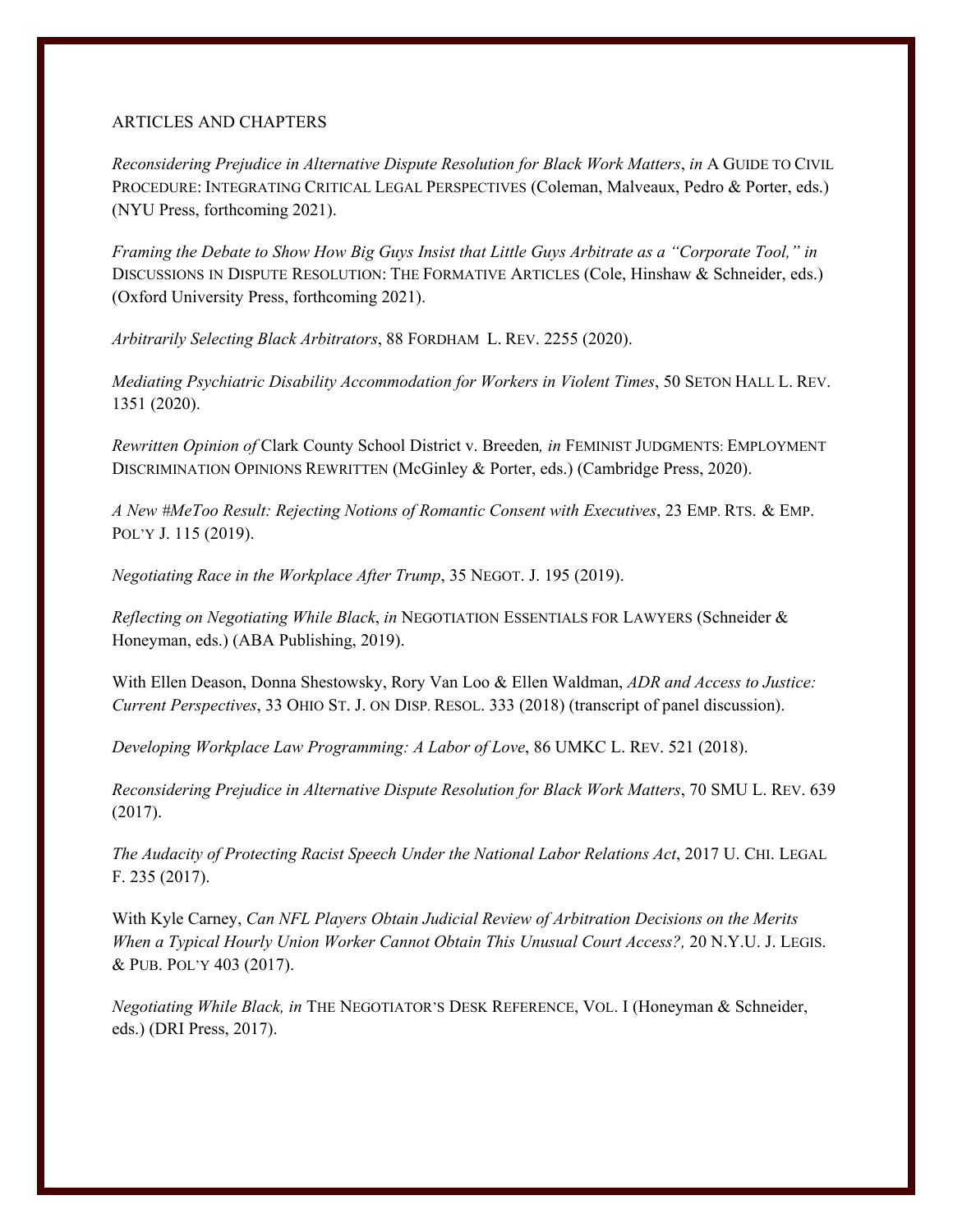## **CAROL PAULI**

## ARTICLES AND CHAPTERS

*Trina Grillo: Productive Rage*, *in* DISCUSSIONS IN DISPUTE RESOLUTION: THE FORMATIVE ARTICLES (Cole, Hinshaw & Schneider, eds.) (Oxford University Press, forthcoming 2021).

*Enemy of the People: Negotiating News at the White House,* 33 OHIO ST. J. ON DISP. RESOL. 397 (2018).

*"Fake News," No News, and the Needs of Local Communities*, 61 HOW. L. J. 563 (2018).

*Atrocity Speech Law: Addressing Hate that Does Grave Harm*, 40 HUM. RTS. Q. 718 (2018) (reviewing GREGORY S. GORDON, ATROCITY SPEECH LAW: FOUNDATION, FRAGMENTATION, FRUITION (2017)).

## **PETER REILLY**

#### ARTICLES AND CHAPTERS

*Machiavelli and the Bar: J.J. White as Negotiation Ethics Architect, in* DISCUSSIONS IN DISPUTE RESOLUTION: THE FORMATIVE ARTICLES (Cole, Hinshaw & Schneider, eds.) (Oxford University Press, forthcoming 2021).

*Sweetheart Deals, Deferred Prosecution, and Making a Mockery of the Criminal Justice System: U.S. Corporate DPAs Rejected on Many Fronts*, 50 ARIZ. ST. L. J. 1113 (2018).

*Deferred Prosecution as Discretionary Injustice,* 2017 UTAH L. REV. 389 (2017).

## **NANCY WELSH**

#### BOOKS

With Howard Gadlin, EVOLUTION OF A FIELD: PERSONAL HISTORIES IN CONFLICT RESOLUTION (DRI Press, forthcoming 2020).

With Leonard Riskin, Chris Guthrie, Art Hinshaw, Richard Reuben, and Jennifer Robbennolt, DISPUTE RESOLUTION AND LAWYERS, 6TH EDITION (West Academic Publishing, 2019).

## ARTICLES AND CHAPTERS

*The Untethering of Mediation from Relationships, in* DISCUSSIONS IN DISPUTE RESOLUTION: THE FORMATIVE ARTICLES (Cole, Hinshaw & Schneider, eds.) (Oxford University Press, forthcoming 2021).

*Switching Hats in Med-Arb: The Ethical Choices Required to Protect Process Integrity, in MEDIATION* ETHICS: A PRACTITIONER'S GUIDE (Shapira, ed.) (ABA Press, forthcoming 2020).

With Andrea Kupfer Schneider, *Bargaining in the Shadow of Investor-State Mediation: How the Threat of Mediation Will Improve Conflict Management*, ST. THOMAS L. J. (forthcoming 2020).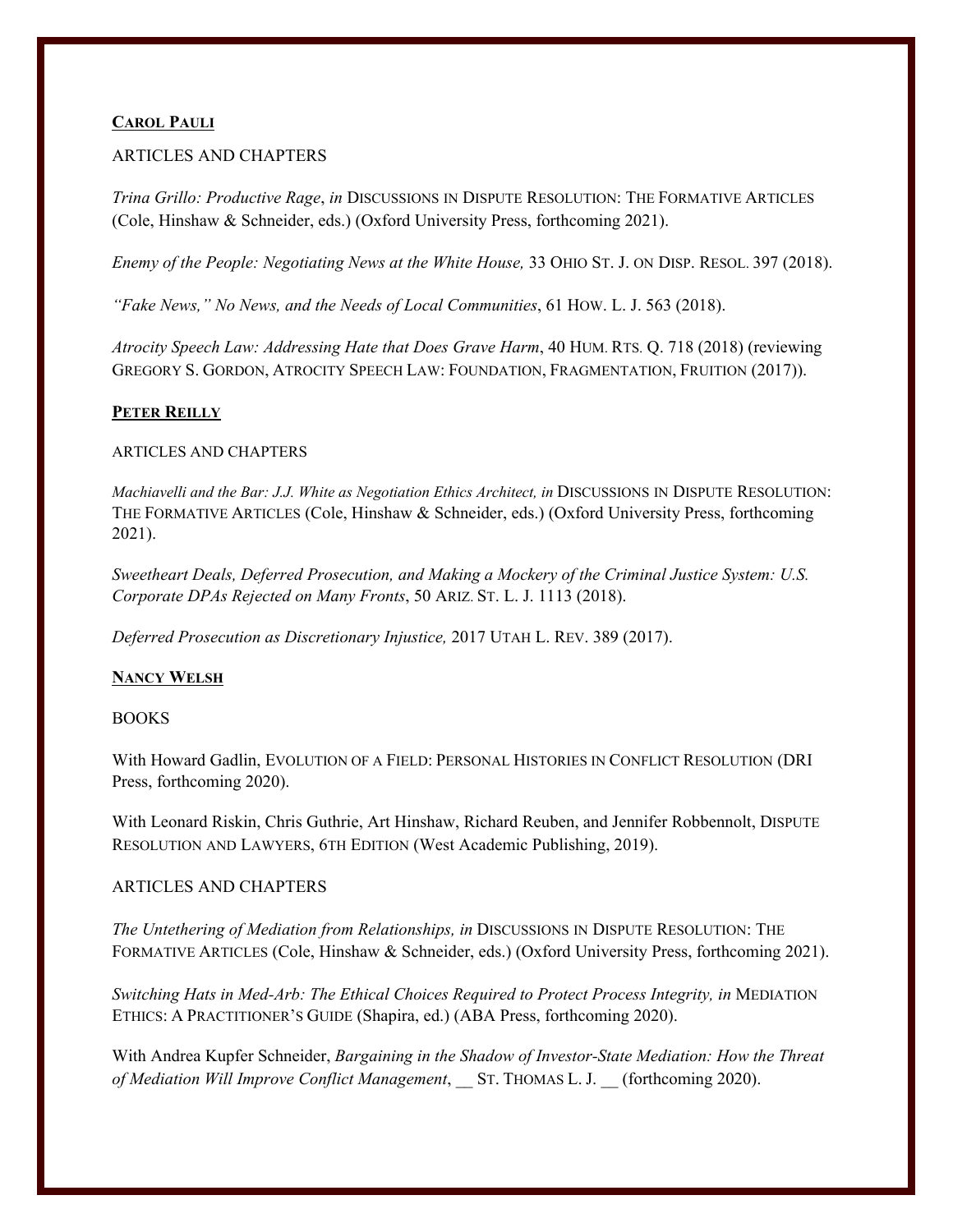*Data and Regulation, in* CONFERENCE VOLUME: MEDIATION MOVES… (Glaesser, Alexander and Adrian, eds.) (Wolfgang Metzner Verlag, forthcoming 2020).

*Introduction to Symposium Issue on ADR's Place in Navigating a Polarized Era*, \_\_ OHIO ST. J. ON DISP. RESOL. (forthcoming 2020).

*Bringing Transparency and Accountability (With a Dash of Competition) to Court-Connected Dispute Resolution*, 88 FORDHAM L. REV. 2499 (2020).

*We Need Good Data to Know Whether What We Are Doing – and Espousing – Is Good, in THEORIES OF* CHANGE FOR THE DISPUTE RESOLUTION MOVEMENT: ACTIONABLE IDEAS TO REVITALIZE OUR MOVEMENT (Lande, ed., 2020).

*Distributive and Procedural Fairness Perceptions in Negotiation, in* NEGOTIATION ESSENTIALS FOR LAWYERS (Schneider & Honeyman, eds.) (ABA Publishing, 2019).

*Dispute Resolution Neutrals' Ethical Obligation to Support Measured Transparency*, 71 OKLA. L. REV. 823 (2019).

*Alternative Dispute Resolution and the Economic Analysis of Law,* LAW AND ECONOMICS SEMINAR II, BRAZILIAN FGV RIO LAW SCHOOL (2019) (edited transcript of presentation).

*Book Review*, 8 ASIAN J. ON MEDIATION 76 (2019) (reviewing OMER SHAPIRA, A THEORY OF MEDIATORS' ETHICS: FOUNDATIONS, RATIONALE, AND APPLICATION (2016)).

With Louis Del Duca, *Interpretation and Application of the New York Convention in the United States, in* THE RECOGNITION AND ENFORCEMENT OF FOREIGN ARBITRAL AWARDS--APPLICATION OF THE NEW YORK CONVENTION BY NATIONAL COURTS 995 (Bermann, ed.) (Springer International Publishing, 2017).

*Perceptions of Fairness, in* THE NEGOTIATOR'S DESK REFERENCE, VOL. I (Honeyman & Schneider, eds.) (DRI Press, 2017).

*Do You Believe in Magic?: Self-Determination and Procedural Justice Meet Prejudice in Court-Connected Mediation,* 70 SMU L. REV. 721 (2017).

*Class Action-Barring Mandatory Pre-Dispute Consumer Arbitration Clauses: An Example of (and Opportunity for) Dispute System Design*, 13 ST. THOMAS L. J. 381 (2017).

# **OTHER MEMBERS OF THE TEXAS A&M LAW FACULTY**

Hannah Bloch-Wehba, *Global Platform Governance: Private Power in the Shadow of the State*, 72 SMU L. REV. 27 (2019).

Hanna Bloch-Wehba, *Exposing Secret Searches: A First Amendment Right of Access to Electronic Surveillance Orders*, 93 WASH. L. REV. 145 (2018).